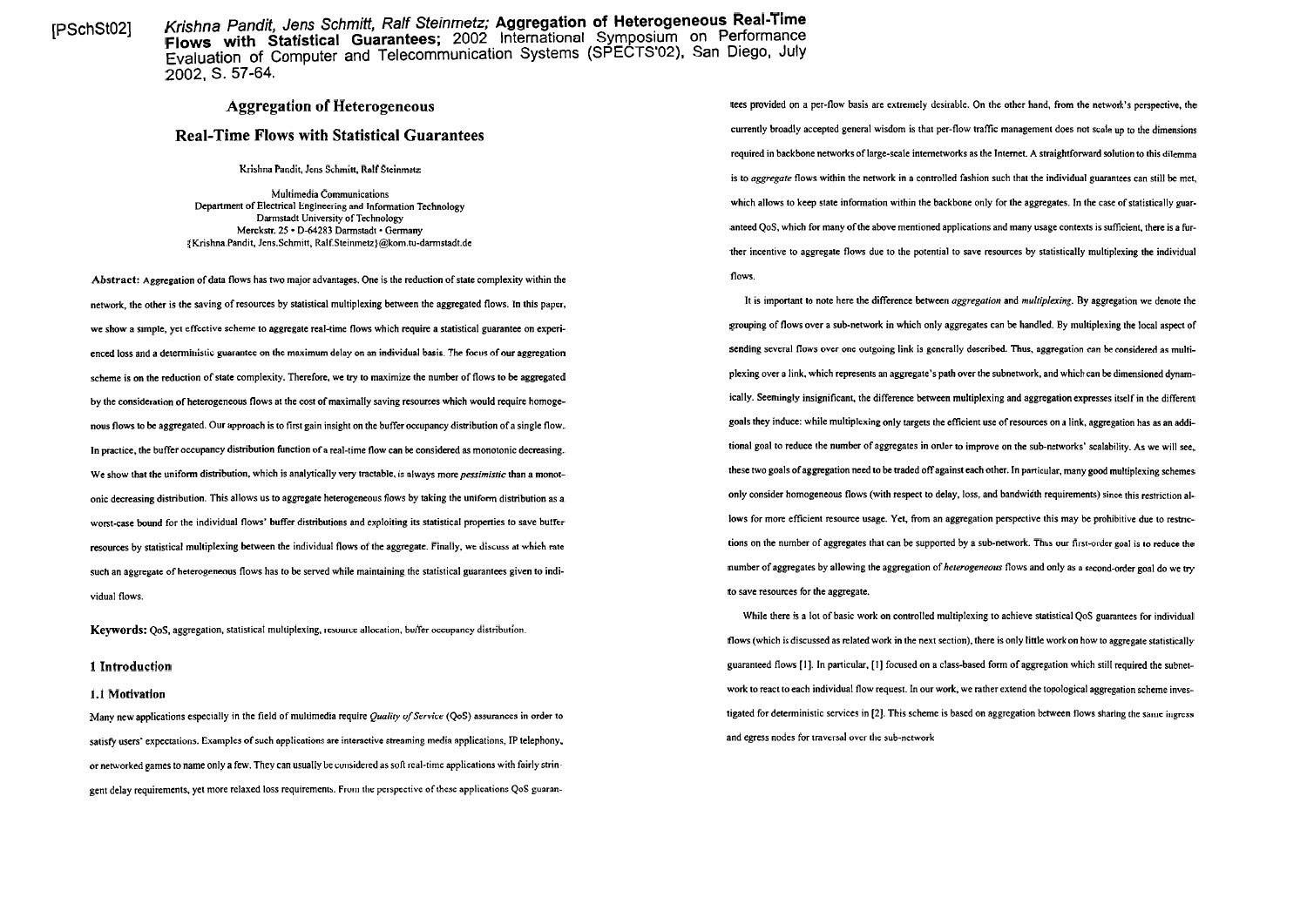#### **1.2 Related Work**

Knightly and Shroff [3] give a very good and comprehensive overview and evaluation of different admission control methods for statistical QoS provision. In the following, we briefly review the most important schemes following their classification:

Average I peak rate combinatorlcs: In these models ([4], [5]) a source is described as an odoff **source.** In [SI. the admission control is done by computing the distribution of the aggregate arrivals at a bufferless multiplexer, in [4] by computing the probability for a delay-bound violation for an EDF (Earliest Deadline First) scheduler.

Additive effective bandwidths: Another way to conduct statistical multiplexing ([6], **[7],** [8], [9]) is to assign each flow a bandwidth between its average rate and its peak rate. This is referred to as *eficrive bandwidth* and is a function of the required loss probability and the panicular flow's statistical propenies (e.g., autocorrelation function, or peak and average rate together with mean burst duration).

Engineering the loss curve: The loss curve is the relationship between loss probability and buffer size. In this approach finding a model for this relationship that best resembles experimental results is targeted. In [IO], the loss curve is modelled as  $P(S > z) \approx e^{-Kz}$  for large buffer sizes and with the histogram model from [11] for small buffer sizes. This is referred to as *hybrid scheme*.

Maximum variance (MV) approaches: MV approaches [12] are based on the observation that aggregate arrivals at a node are Gaussian. This is a reasonable assumption if the number of flows to be aggregated is large. [3] evaluates the most prominent schemes with a collection of MPEG traces from [13] and Markov modulated on/off sources. Only strictly homogenous sources are evaluated here, which is typical for such a study.

### **1.3 Outline**

In the next section, we investigate the buffer occupancy distribution function for regulated real-time flows. We argue that their density is typically monotonic decreasing by showing empirically that for realistically shaped traffic sources with a stringent delay constraint the buffer histogram in a simple single-server queuing system exhibits the corresponding shape. Motivated by this observation, we then propose in Section 3 the uniform distribution as a wont-case buffer occupancy distribution and then show that it really can be considered as a worst-case distribution for monotonic decreasing density functions. In Section 4 this result is then exploited in order to dimension the shared buffer of an aggregate of heterogeneous flows via a Chernoff bound on the individual flow's buffer occupancy distribution. While this allows to reduce the buffer requirements for the aggregate flow (apart from our first-level goal of reducing the

state complexity within the sub-network / backbone), we also briefly discuss in Section 5 how this can also lead to a reduction of the rate for the aggregate. Section 6 then concludes our work and outlines areas of future research.

## **2 The Buffer Occupancy Distribution for a Single Flow**

Our method is to determine the buffer distribution function for a single flow and infer from it the behaviour of a shared buffer for an aggregate. The buffer occupancy of a single flow depends on the properties of the source and the server. As mentioned above. our main goal is to provide a method which allows to aggregate as many flows as possible. Of coune, the more different the flows are allowed to be. the more of them can be aggregated. A flow is characterized by its average rate, buffer space, delay and loss rate. We only rcquire the maximum delay and the packet loss to be approximately similar. This is a fuzzy requirement which emerges since, after the aggregation, all flows are treated the Same. In oder to avoid unwntrolled QoS violations, we have **to** assign each flow the tightest delay and smallest loss rate that appear among all flows that are to be aggregated. Ultimately, it Comes down to an optimization problem, how many aggregates are required given a set of flows with individual parameters. While this is an interesting issue, it is not subject of this paper, but we deal with the preceding step of how to dimension the resource allocation for an aggregate here.

In order to aggregate heterogeneous flows, we need a description of a single flow that behaves worse than each one of ihe flows being aggregated. We refer to this as wont-case distribution. It is our swng belief that for realistic delay constrained and regulated flows the buffer occupancy distribution is monotonic decreasing which makes the uniform distribution appropriate for this purpose as we will show in the next section. To make our point, we empirically show that the buffer occupancy distribution of a flow with the following properties is monotonic decreasing:

- I. It is *(B.r)* constrained.
- 2. The server rate is constant and higher than the average arrival rate.
- 3. It has a fixed delay requirement.
- 4. A packet that is dropped is not re-sent.

**A** typical example of a flow with these properties is a real-time MPEG flow. We exemplarily show such a buffer occupancy. From the collection in [13] the movie trace *term\_.IPB* is taken, which was encoded using the UC Berkeley MPEG-I encoder [14]. The trace is given in the form of a list of 40.000 frame sizes *ai.* The largest frame size is 9.9 *Kbyte.* The next step is to fit a  $(B, r)$  token bucket on it so that no data is lost. The average frame size  $E\{a_i\}$  is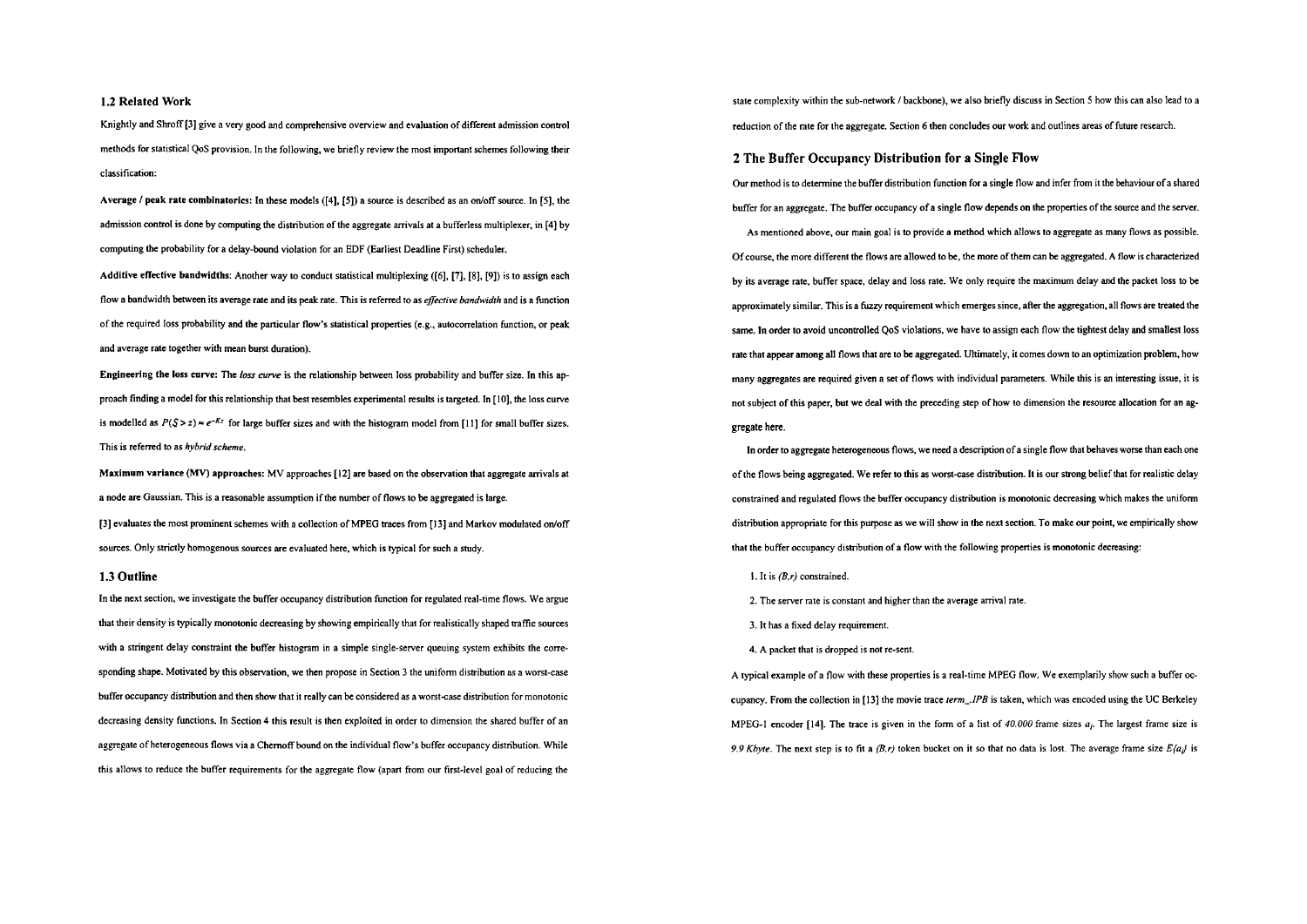1.36 Kbyte. The minimum service rate is *E(aJ/&.* where At is 40 ms, the time behveen hvo frames. With *25* frames

per second, the minimum average service rate is

6 Kbyte. The minimum service rate is 
$$
E\{a_j/\Delta t\}
$$
, where  $\Delta t$  is 40 ms, the time between two frames. With 25 frames  
\nsecond, the minimum average service rate is  
\n
$$
R_{min} = \frac{25E\{A_t\}}{\sec} = 34 \frac{\text{Kbyte}}{\sec}
$$
\n(Eq. 1)

Simulations show that using this service rate requires a buffer of size *1/00* **Kbyre** in a lossless System, which causes a

worst-case delay of

$$
d = \frac{B}{R} = \frac{1100 \text{ Kbyte}}{34 \text{ Kbyte/sec}} = 32 \text{ sec}
$$
 (Eq. 2)

This, of course, is not acceptable and we will target a delay d of less than 100 ms.

Next we fit a token bucket to the flow. There are many techniques to determine the parameters for a token bucket 1151. We do not go into detail here, but instead use a simple algorithm. In accordance with the form of the trace. we model the buffer as a discrete process where

$$
b(k) = b(k-1) + a(k) - r(k)
$$
 (Eq. 3)

 $b(k)$  is the current buffer occupancy,  $a(k)$  is the frame size and  $c(k)$  is the server rate per frame. Incorporating that it is

bounded by  $\theta$  and  $B_{max}$  it becomes

$$
b(k) = max\{0, min\{B_{max}, b(k-1) + q(k) - r(k)\}\}
$$
 (Eq. 4)

Now we have to determine feasible values for  $B$  and  $r$ . Recall the relationship between buffer size, server rate and maximum delay.

$$
r = \frac{B}{d}
$$
 (Eq. 5)

The buffer occupancy is calculated as follows. We set the buffer size to  $B = max{a_{ij}}$  and fix the delay  $d = 96$  ms, which is equivalent to 2.4  $\Delta t$ . This leads to a rate of 104 *Kbyte/s*. The buffer variable is initially set to 0 and then iteratively calculated with Eq. 4. The resulting buffer is shown in Figure I.

In Figure *2* the empirical buffer occupancy density function in form of a histogram with 25 bins is depicted. Note that the fint bin is lefl out of the plot. This is because the probability that the buffer is empty is *0.95.* which would ruin the scale. The movie traces *movie2.1PB* and *simpsons.lPB* from the Same library are included as well.

As can be seen, apart from a few statistical fluctuations the functions are rapidly decreasing. Note that the ordinate is scaled logarithmically. Figures 3 and 4 are analogous with  $d = 80$  ms.



Here, it can also be seen that the increased rate causes the density function to decrease faster. In this particular trace, the buffer never fills beyond half. This implies that rate and buffer could be optimized but that is not subject of this paper

Our objective of this section has been to show that for realistic real-time flows. the buffer occupancy density function is monotonic decreasing. We have shown it for a panicular case of an MPEG trace. It seems intuitive that this is the case for any flow where the server rate is considerably higher than the arrival rate. If the flow is self-similar, we notice that there are long stretches which have a rate higher than the average rate. To ensure a decent real-time transmission, the server rate has to be much higher than the average rate. which results in the buffer being rather emply most of the time.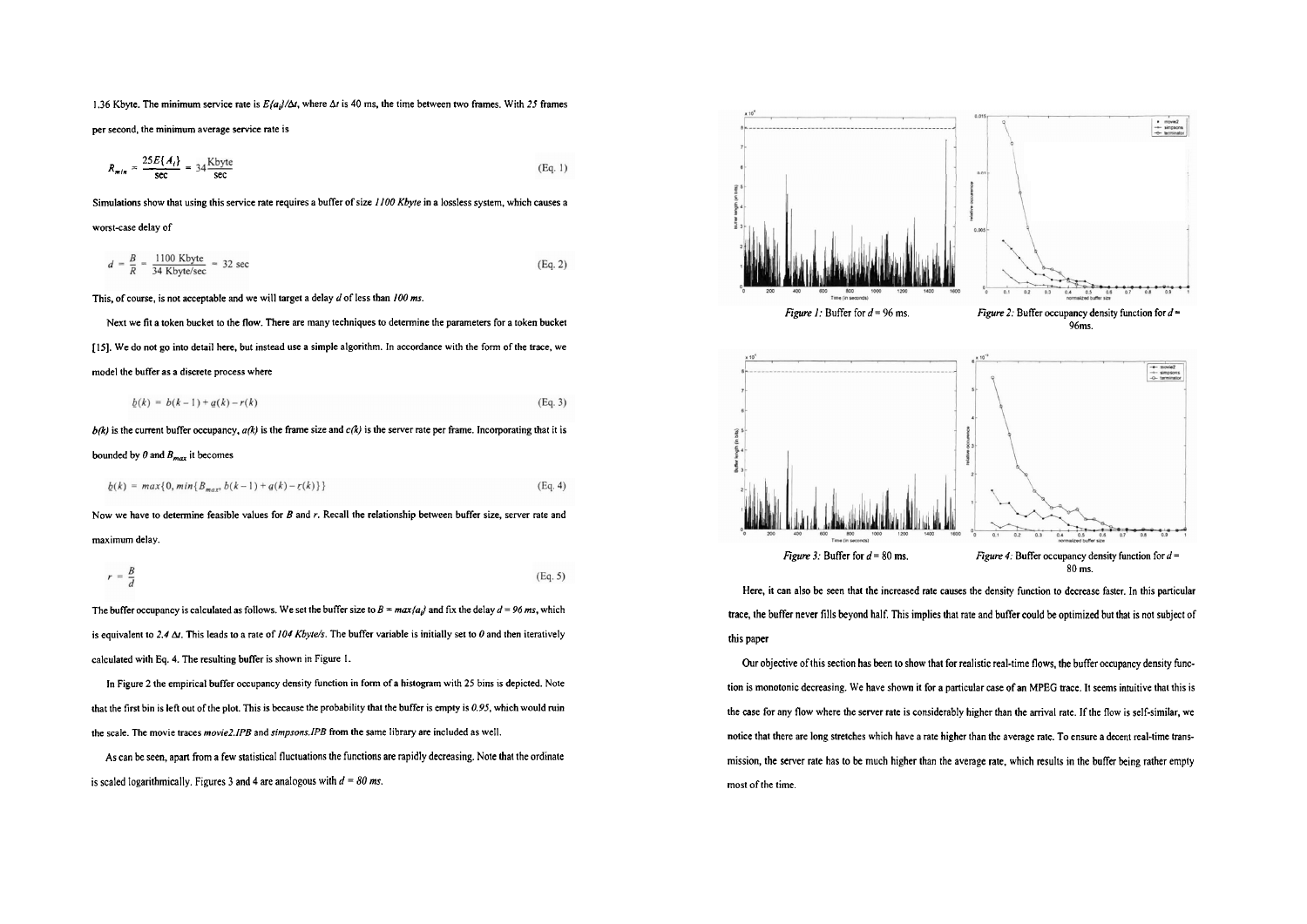# **3 Worst-Case Buffer Occupancy Distribution**

In this section we will prove that to assume uniform distribution is always more *pessimistic* than any one that is monotonic decreasing. **A** distribution that is more pessimistic than the actual one allows us to aggregate a large number of heterogeneous flows without worrying about the parameters of the individual distributions.

Let  $f_{x,t}(x)$  and  $f_{x,t}(x)$  be two different density functions for the buffer occupancy. The distribution function that the buffer is filled with B or less units, i.e. that  $P(X \le B)$ , is then given by

$$
F_{\underline{X},i}(x) = \begin{cases} 0 & \text{for } x \le 0\\ \int_0^x f_{\underline{X},i}(y)dy & \text{for } 0 < x < B_{max} \\ 1 & \text{for } x \ge B_{max} \end{cases} \tag{Eq. 6}
$$

#### for  $i = 1, 2$ ; and with  $B_{max}$  being the maximum buffer size.

**Definition 1:** A buffer occupancy distribution  $F_{x,1}(x)$  is more *pessimistic* than  $F_{x,2}(x)$ , if the probability that the buffer overflows given  $F_{\frac{1}{2}}(x)$  is always greater or equal than given  $F_{\frac{1}{2}}(x)$ , i.e., when

$$
1 - F_{\chi, 1}(x) \ge 1 - F_{\chi, 2}(x) \qquad \text{for all } x \tag{Eq. 7}
$$

In the previous section, we argued that realistic buffer occupancies of real-time flows are monotonic decreasing.

Theorem 1: The uniform distribution is always more pessimistic than a distribution with a monotonic decreasing density function.

$$
u_k = \frac{1}{N} \qquad \text{for } 0 \le k \le N - 1 \tag{Eq. 8}
$$

#### The discrete distribution is then given by

$$
U_k = \begin{cases} 0 & \text{for } i < 0 \\ \sum_{i=0}^{k} u_i = \frac{k+1}{N} & \text{for } 0 \le i \le N-1 \\ 1 & \text{for } i > N-1 \end{cases}
$$
 (Eq. 9)

A discrete distribution with a monotonic decreasing density function is defined as follows. Let  $x_k$  with  $k = 0, 1, \dots, N-$ 

I be a sequence where for all k it applies that  $x_k \ge x_{k+1}$ .

In order to be a valid density function, we have

$$
\sum_{i=0}^{N-1} x_i = 1
$$
\nThe distribution is then given by  $X_k = \sum_{i=0}^{k} x_i$   
\nNow we show that  $U_k$  is more pessimistic than  $X_k$ . In that case, according to Eq. 7,

$$
1 - U_k \ge 1 - X_k \qquad \text{for all } k \tag{Eq. 11}
$$

which becomes

$$
\sum_{i=0}^{k} x_i \ge \frac{k+1}{N} \tag{Eq. 12}
$$

This we will prove by contradiction. Let us first look at the first points,  $X_0$  and  $U_0$ 

$$
U_0 = \frac{1}{N} \tag{Eq. 13}
$$

$$
X_0 = \frac{1}{N} - \varepsilon < \frac{1}{N} \tag{Eq. 14}
$$

where  $\epsilon > 0$ . Since  $x_k \ge x_{k+1}$ , in this case the sum over all x is upper bounded by

$$
\sum_{k=0}^{k} x_{i} \leq N x_{0} = N \left( \frac{1}{N} - \varepsilon \right) = 1 - N \varepsilon
$$
\n(Eq. 15)

Proof: Let *u* be the sequence denoting the discrete uniform density function which clearly is a contradiction to Eq. 10. This line of argument can be extended to the first *M* points. Let

$$
\frac{M}{N}x_i = \frac{M+1}{N} - \varepsilon < \frac{M+1}{N} \tag{Eq. 16}
$$

Analogous to the case above

$$
\sum_{\ell=0}^{N-1} x_{\ell} < \frac{N}{M+1} \left( \frac{M+1}{N} - \varepsilon \right) = 1 - \frac{N\varepsilon}{M+1} \tag{Eq. 17}
$$

which again contradicts Eq. 10.

Thus it was shown that the uniform distribution is always more pessimistic than a distribution obtained from a monotonic decreasing density function.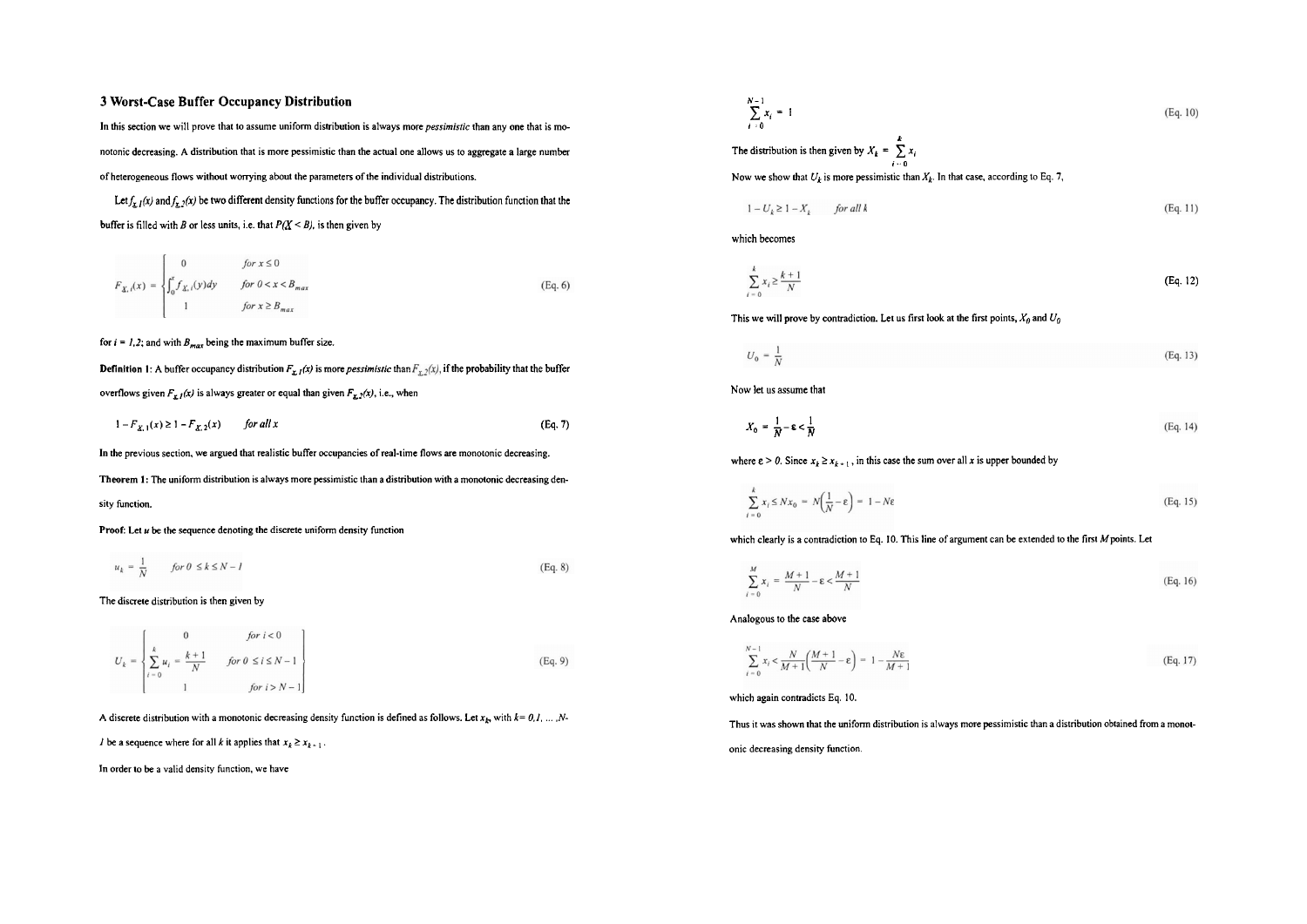#### **4 Efficiently Dimensioning the Aggregate's Buffer via a Chernoff Bound**

In this section, we present how we exploit the single flow buffer occupancy distribution to dimension the aggregate's buffer efficiently by applying a Chemoff bound on the sum of the individual flow's buffer occupancy distribution. In our scheme, we substitute the actual buffer occupancy distribution by the uniform distribution as an upper bound which gives us two advantages. First, it allows to aggregate a large number of heterogeneous flows irrespective of the different shapes of their actual buffer occupancy distribution and second, the simple form of the uniform dismbution makes its analytical as well as numerical treatment much more practical.

Let G be a set  $(g_1, g_2, ..., g_n)$  of (B,r)-shaped flows. The flows are heterogeneous, i.e. each flow  $g_i$  has a different burst size  $B_i$  and rate  $r_i$ . Here, we discuss the aggregation of such flows with statistical guarantees. Aggregating deterministically, we would need a buffer of the size

$$
B_D = \sum_{i=1}^{n} B_i \tag{Eq. 18}
$$

According to [16], a loss probability in the magnitude of  $10^{-4}$  to  $10^{-9}$  is targeted. If all flows act independently\*, it becomes unlikely that they will burst at the same time. From the derivation of the Chernoff bound [17] we take the following equation. For any random variable  $\chi$  with the density function  $f_{\nu}(\gamma)$ 

$$
P(\underline{Y} \ge y) \le e^{-\nu y} M_y(\nu) \tag{Eq. 19}
$$

 $M_v(v)$  is the characteristic function of  $f_v(v)$ .

$$
M_{y}(v) = \int_{0}^{\infty} e^{vw} f_{\underline{y}}(w) dw \tag{Eq. 20}
$$

Recall that the density of a sum of random variables corresponds to the convolution of their density functions. Further. the convolution of two functions in the time domain corresponds to their multiplication in the frequency domain. We now define the random variable **Yas** the sum of the insiantaneous buffer occupancies.

$$
Y = \sum_{i}^{n} b_i \tag{Eq. 21}
$$

Therefore, the density function of *Y* is the convolution of all density functions  $b<sub>i</sub>$ . The characteristic function  $M<sub>v</sub>(v)$  is then the product of he characteristic functions of the individual buffer occupancies.

$$
M_{\chi}(v) = \prod_{i}^{n} M_{b_i}(v) \tag{Eq. 22}
$$

**Even though this assumption may be arguable, it is made in all relevant approaches to statistical multiplexing known to us.** 

### Hence, the overflow probability of an aggregated buffer  $B<sub>s</sub>$  is bounded by

$$
P(Y \geq B_s) \leq e^{-\nu B_s} \prod_{i=1}^n M_{b_i}(v) \tag{Eq. 23}
$$

Since this bound holds for all  $v \ge 0$ , the tightest bound is

$$
P(Y \ge B_s) = \inf_{v} \left\{ e^{-vB_v} \prod_i^s M_{b_i}(v) \right\} \tag{Eq. 24}
$$

For the individual flow we have to assume the wont case. which is that in the event of a loss the entire buffer of the fiow is lost. Adding an additional layer of statistics to find a relationship between the aggregate's loss probability and individual loss probability is subject **to** further research

In Figure **5.** we show a numerical example for resource usage. The abscissa denotes the number of fiows and the ordinate denotes the relative buffer size compared to a buffer of size I, which is the detenninistic case. 1.e.. this graph shows. how large the buffer needs to bc to ensure the given loss probability for a given number of fiows. Eq. **24** is solved for  $B_{\rm x}$ , which obviously can only be done numerically. By toggling the abscissa and ordinate, i.e., solving Eq. **24** for **n,** we obtain an admission control graph: how many fiows can be allowed given the loss probability and the buffer size.

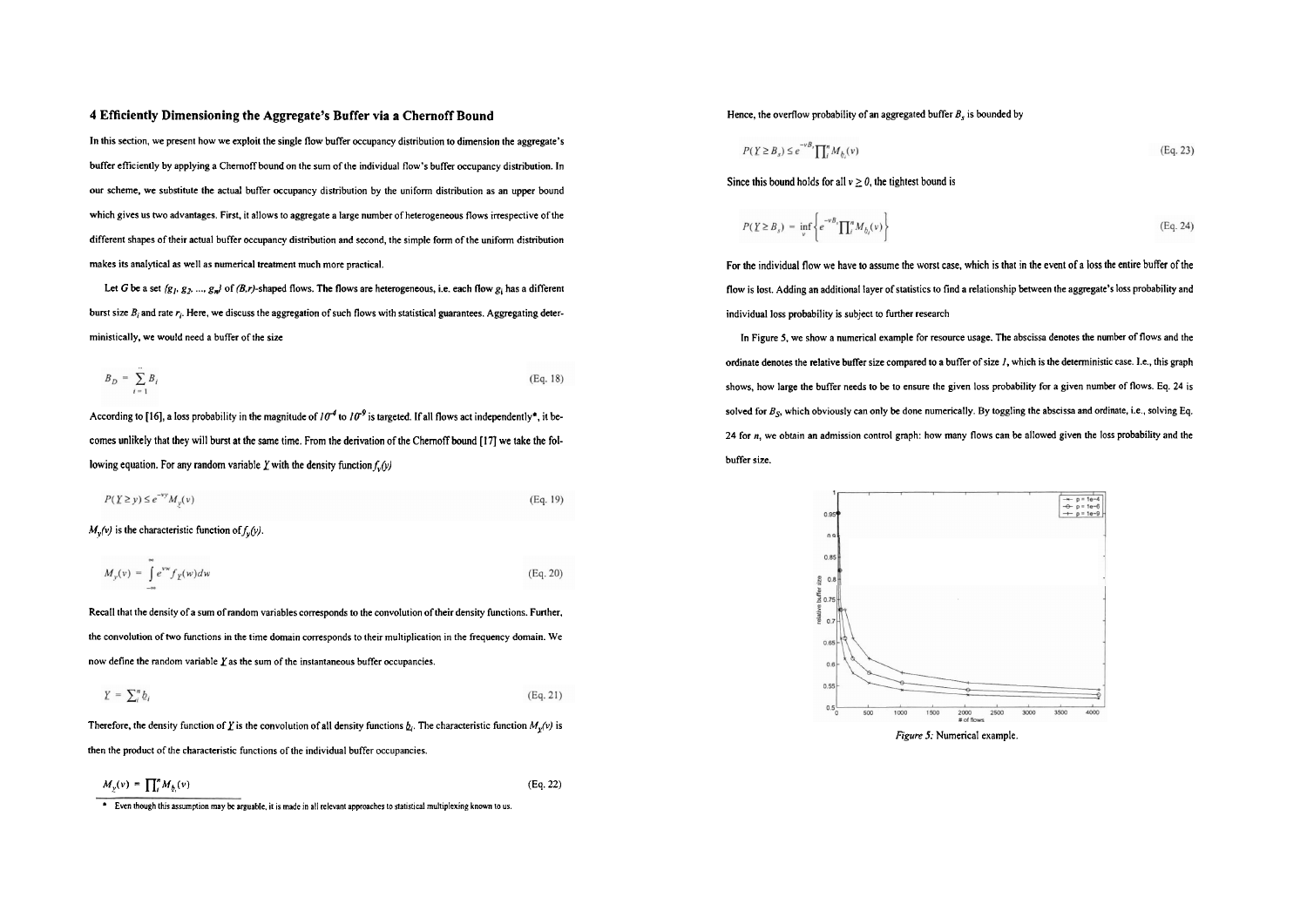# **5 Dimensioning the Aggregate's Rate**

In this section, we briefly discuss the dimensioning of the rate with which the aggregate has to be served. Again we first consider deterministic aggregation. Recall that we allow heterogeneous flows, i.e., flows with different delays, to be aggregated. Since the flows are not handled individually afier the aggregation. we must assume each flow to have the minimum delay of all flows and assign it the according rate. With Eqs. 5 and 18, this is

$$
r_D = \frac{B_D}{\min\{d_i\}}\tag{Eq. 25}
$$

This rate is larger than the sum of all rates.

$$
r_D - \sum_{i=1}^{n} r_i = \sum_{i=1}^{n} B_i \left( \frac{1}{\min_i \{d_j\}} - \frac{1}{d_i} \right)
$$
 (Eq. 26)

This waste of bandwidth is unavoidable if the aggregate is strictly **to** be treated as one flow. But applying Eq. 5 atier the aggregation, we find that the minimum delay is

$$
d_{S} = \frac{B_{S}}{r_{D}} = \frac{B_{S}}{B_{D}} \min_{i} \{d_{i}\} \le \min \{d_{i}\}
$$
 (Eq. 27)

This result, which states that the delay is always better than required, implies an avoidable waste of resources. Intuitively. it seems that this can be solved by just reducing the rate so that the desired delay is obtained. But it has 10 **be**  ensured that it is at least the sum of the initial rates, i.e., that not more is taken away than what was added.

$$
r_S = \max\left\{\frac{B_S}{\min\left\{d_i\right\}}, \sum_{i=1}^n r_i\right\} = \max\left\{r_D - \left(\frac{B_D - B_S}{\min\left\{d_i\right\}}\right), \sum_{i=1}^n r_i\right\}
$$
(Eq. 28)

It is not clear whether this step is allowed. It is an issue that so far has not come up as it only appears when aggregating flows with heterogeneous delays and requires funher research.

### **6 Conclusion and Outlook**

In this paper we showed a method to aggregate data flows with statistical guarantees while putting the emphasis on reducing the wntrol complexity. We introduced the concept of a wont-case distribution which is a property that allows many heterogeneous flows tobe aggregated. The uniform distribution can **be** used as a worst-case distribution if the buffer occupancy density function is monotonic decreasing. We believe that this is the case for all  $(B,r)$ -shaped real-time flows, but could not generally prove it due to the vast amount of degrees of freedom in the model. We then

pointed out how some resources. namely buffer space, can be saved by applying large deviation statistics. This uncovered the question what the required server rate is, which is subject **io** further research.

Several more issues which are subject to further research were revealed during this project. **It** is not optimal to treat all flows like the one with the tightest delay bound when aggregating heterogeneous flows. The relationship between the aggregate and individual loss probability has not yet been addressed. Finally, the complexity and applicability of the method introduced in this paper have to be studied in more detail.

# **References**

- [I] J. Liebeherr, S. Patek, and E. Yilmaz. Tradeoffs in Designing Networks with End-To-End Statistical QoS Guarantees. In *Eigth International Workshop on Quality of Service (IWQOS)*, pages 221-230, 2000.
- [2] J. Schmin, M. Karsten, and R Steinmetz On the Aggregation of Detenninistic Service Flows. *Computer Communications,* 24(1):2-I 8, January 2001.
- [3] E. Knightly and N. Shroff. Admission Control for Statistical QoS: Theory and Practice. *IEEE Nenuork,* 13:20- 29, March/April 1999.
- [4] D. Ferrari and D. Verma. A Scheme for Real-Time Channel Establishment Wide-Area Networks. *IEEE JSAC*, 8:368-379, April 1990.
- [S] T. Lee, K. Lai, and S. Duann. Design of a Real-Time Call Admission Controller for ATM Networks. *IEEE/ACM Transactions on Nenuorking.* 4:758-765, October 1996.
- [6] C. Courcobetis and R. Weber. Effective Bandwidths for Stationary Sources. *Probabilify in Engineering and Information Science,* 9(2):285-294,1995.
- [7] A. Elwalid and D. Mitra. Effective Bandwidth of General Markovian Traffic Sources and Admission Control of High Speed Networks. *IEEE/ACM Transactions on Networking*, 1:329-343, June 1993.
- [8] R. Guerin, A. Ahmadi, and M. Nagshineh. Equivalent Capacity and its Applications to Bandwidth Allocation in High Speed Networks. *IEEE JSAC.* 9:96l-981, September 1991.
- [9] G. Kesidis. J. Walrand, and C. Chang. Effenive Bandwidths for Multiclass Markov Fluids and other ATM Sources. *IEEE/ACM Transactions on Networking*, 1:424-428, August 1993.
- [I01 N. Shroff and M. Schwanz. lmproved Loss Calculations at an ATM Multiplexer. *IEEEIACM Transacrions on Nenvorking.* 6:411-422. August 1998.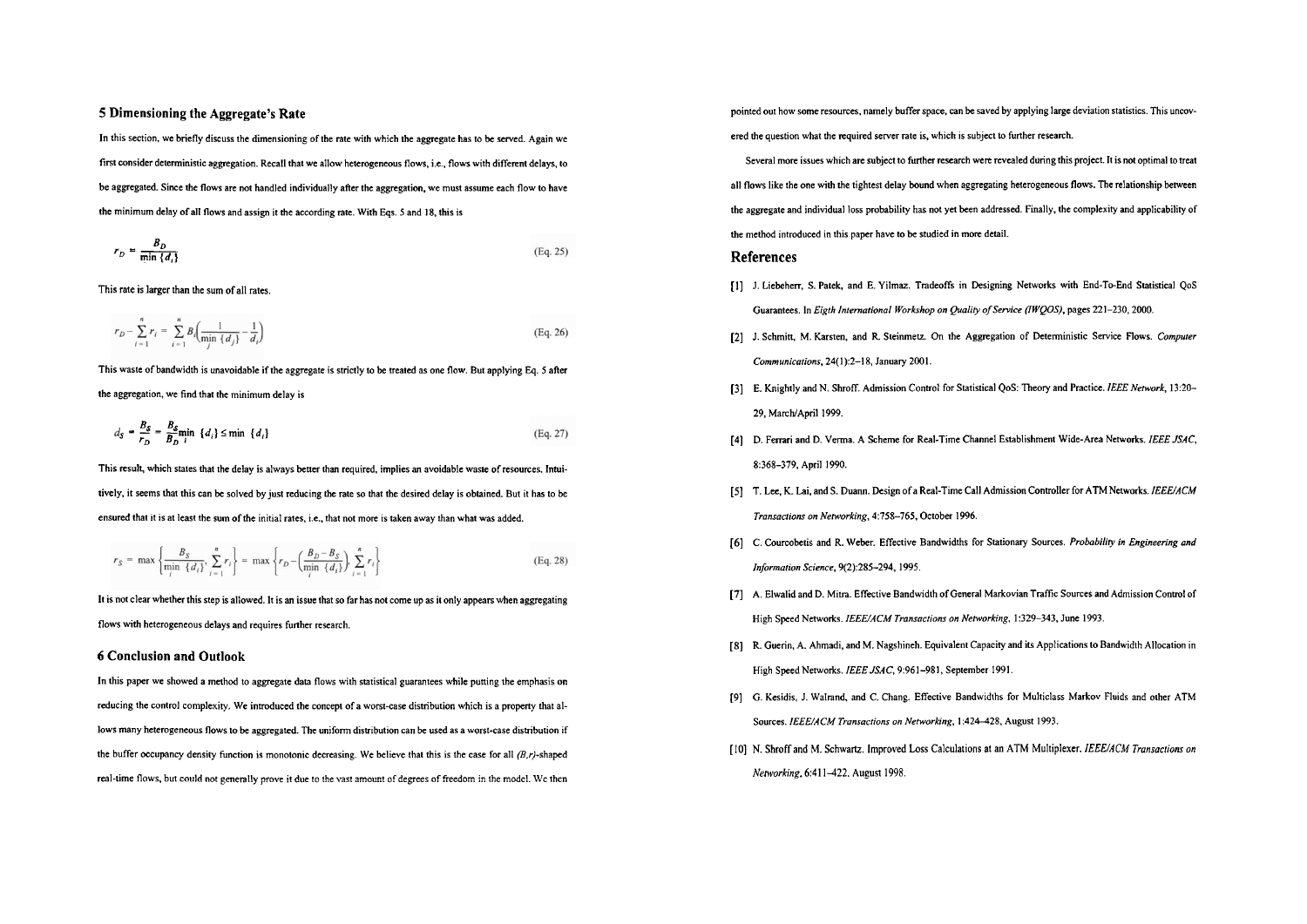- [11] P. Skelly, M. Schwartz, and S. Dixit. A Histogram-Based Model for Video Traffic Behaviour in an ATM Multiplexer. IEEE/ACM Transactions on Networking, 1:446-459, August 1993.
- [I21 J. Choe and N. Shroff. A Central Limit Theorem Based Approach to Analyze Queue Behaviour in ATM Networks. IEEE/ACM Transactions on Networking, 6:659-671, October 1998.
- [I31 0. Rose. Trafic ModeIIing **of** Variable Bir Rare MPEG Video und its Impacts on ATM Networks. PhD thesis, Univenity of Würzburg, Gennany, Dept. of Computer Science, 1997.
- [I41 K. Gong. Berkeley MPEG-I Encoder, User's Guide, 1994.
- [15] O. Heckmann, F. Rohmer, and J. Schmitt. The Token Bucket Allocation and Reallocation Problems (MPRASE Token Bucket). Technical Report TR-KOM-2001-12, http://www.kom.e-technik.tu-darmstadt.de/publications/ abstracts/HRS01-1.html, Darmstadt University of Technology, December 2001.
- [16] I. Habib and T. Saadawi. Multimedia Traffic Characteristics in Broadband Networks. IEEE Communications Magazine, pages 48-54, July 1992.
- [17] L. Kleinrock. Queuing Systems Theory. Wiley-Interscience, New York, vol.1, 1975.